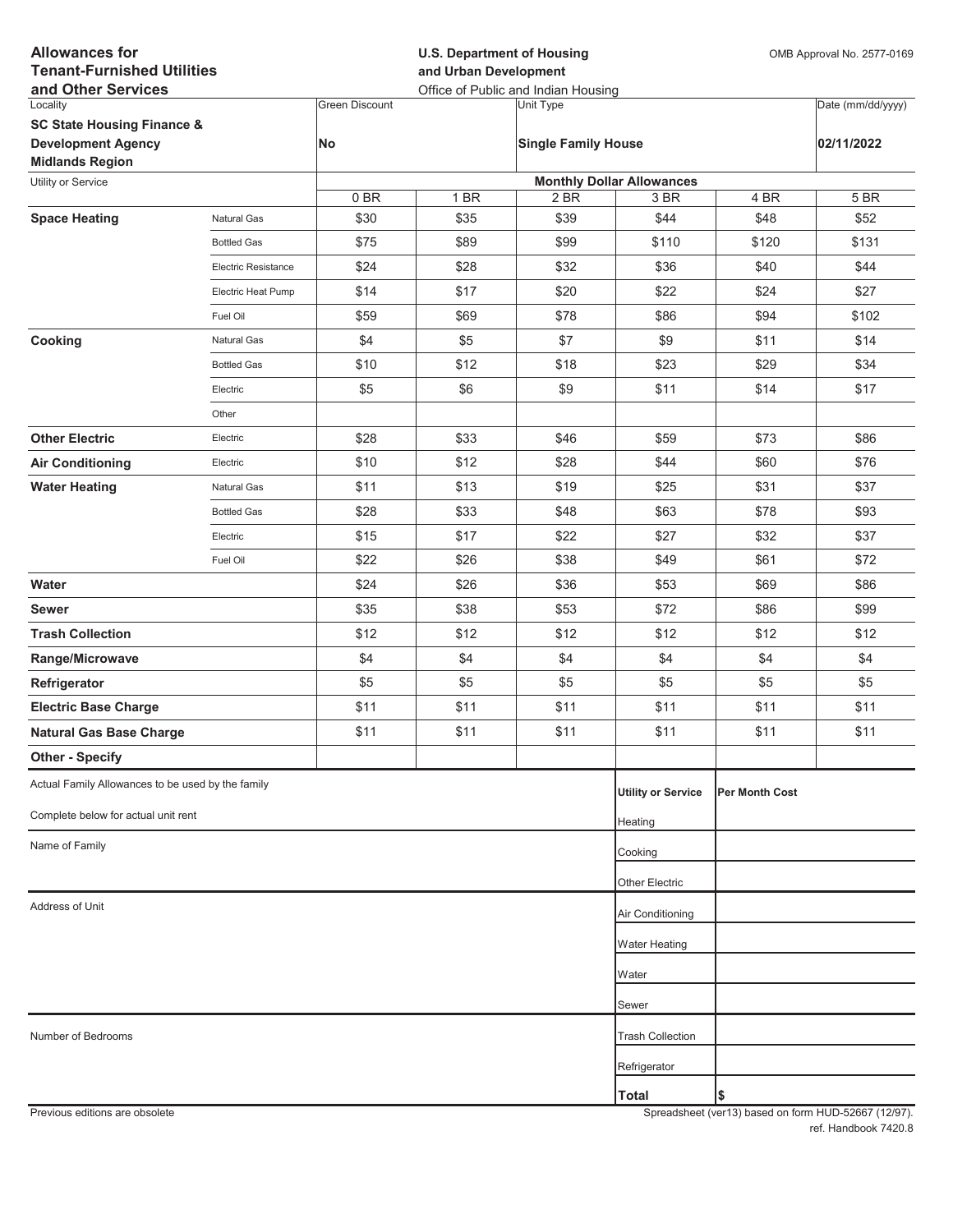| <b>Allowances for</b><br><b>Tenant-Furnished Utilities</b><br>and Other Services |                            |                       | <b>U.S. Department of Housing</b><br>and Urban Development<br>Office of Public and Indian Housing |                            |                                  |                       | OMB Approval No. 2577-0169 |  |
|----------------------------------------------------------------------------------|----------------------------|-----------------------|---------------------------------------------------------------------------------------------------|----------------------------|----------------------------------|-----------------------|----------------------------|--|
| Locality                                                                         |                            | <b>Green Discount</b> |                                                                                                   | Unit Type                  |                                  |                       | Date (mm/dd/yyyy)          |  |
| <b>SC State Housing Finance &amp;</b>                                            |                            |                       |                                                                                                   |                            |                                  |                       |                            |  |
| <b>Development Agency</b>                                                        |                            | <b>ENERGY STAR</b>    |                                                                                                   | <b>Single Family House</b> |                                  |                       | 02/11/2022                 |  |
| <b>Midlands Region</b><br>Utility or Service                                     |                            |                       |                                                                                                   |                            | <b>Monthly Dollar Allowances</b> |                       |                            |  |
|                                                                                  |                            | 0BR                   | 1 BR                                                                                              | 2 BR                       | 3 BR                             | 4 BR                  | 5 BR                       |  |
| <b>Space Heating</b>                                                             | <b>Natural Gas</b>         | \$25                  | \$29                                                                                              | \$32                       | \$36                             | \$39                  | \$43                       |  |
|                                                                                  | <b>Bottled Gas</b>         | \$62                  | \$73                                                                                              | \$81                       | \$90                             | \$99                  | \$107                      |  |
|                                                                                  | <b>Electric Resistance</b> | \$20                  | \$24                                                                                              | \$27                       | \$30                             | \$33                  | \$36                       |  |
|                                                                                  | Electric Heat Pump         | \$12                  | \$14                                                                                              | \$16                       | \$18                             | \$20                  | \$22                       |  |
|                                                                                  | Fuel Oil                   | \$48                  | \$57                                                                                              | \$64                       | \$70                             | \$77                  | \$84                       |  |
| Cooking                                                                          | <b>Natural Gas</b>         | \$3                   | \$4                                                                                               | \$6                        | \$8                              | \$9                   | \$11                       |  |
|                                                                                  | <b>Bottled Gas</b>         | \$9                   | \$10                                                                                              | \$15                       | \$19                             | \$23                  | \$28                       |  |
|                                                                                  | Electric                   | \$4                   | \$5                                                                                               | \$7                        | \$9                              | \$12                  | \$14                       |  |
|                                                                                  | Other                      |                       |                                                                                                   |                            |                                  |                       |                            |  |
| <b>Other Electric</b>                                                            | Electric                   | \$23                  | \$27                                                                                              | \$38                       | \$49                             | \$59                  | \$70                       |  |
| <b>Air Conditioning</b>                                                          | Electric                   | \$8                   | \$10                                                                                              | \$22                       | \$36                             | \$49                  | \$62                       |  |
| <b>Water Heating</b>                                                             | <b>Natural Gas</b>         | \$9                   | \$11                                                                                              | \$16                       | \$21                             | \$25                  | \$30                       |  |
|                                                                                  | <b>Bottled Gas</b>         | \$23                  | \$27                                                                                              | \$39                       | \$52                             | \$64                  | \$76                       |  |
|                                                                                  | Electric                   | \$12                  | \$14                                                                                              | \$18                       | \$22                             | \$26                  | \$30                       |  |
|                                                                                  | Fuel Oil                   | \$18                  | \$21                                                                                              | \$31                       | \$40                             | \$50                  | \$59                       |  |
| Water                                                                            |                            | \$24                  | \$26                                                                                              | \$36                       | \$53                             | \$69                  | \$86                       |  |
| <b>Sewer</b>                                                                     |                            | \$35                  | \$38                                                                                              | \$53                       | \$72                             | \$86                  | \$99                       |  |
| <b>Trash Collection</b>                                                          |                            | \$12                  | \$12                                                                                              | \$12                       | \$12                             | \$12                  | \$12                       |  |
| Range/Microwave                                                                  |                            | \$4                   | \$4                                                                                               | \$4                        | \$4                              | \$4                   | \$4                        |  |
| Refrigerator                                                                     |                            | \$5                   | \$5                                                                                               | \$5                        | \$5                              | \$5                   | \$5                        |  |
| <b>Electric Base Charge</b>                                                      |                            | \$11                  | \$11                                                                                              | \$11                       | \$11                             | \$11                  | \$11                       |  |
| <b>Natural Gas Base Charge</b>                                                   |                            | \$11                  | \$11                                                                                              | \$11                       | \$11                             | \$11                  | \$11                       |  |
| <b>Other - Specify</b>                                                           |                            |                       |                                                                                                   |                            |                                  |                       |                            |  |
| Actual Family Allowances to be used by the family                                |                            |                       |                                                                                                   |                            | <b>Utility or Service</b>        | <b>Per Month Cost</b> |                            |  |
| Complete below for actual unit rent                                              |                            |                       |                                                                                                   |                            | Heating                          |                       |                            |  |
| Name of Family                                                                   |                            |                       |                                                                                                   |                            | Cooking                          |                       |                            |  |
|                                                                                  |                            |                       |                                                                                                   |                            | Other Electric                   |                       |                            |  |
| Address of Unit                                                                  |                            |                       |                                                                                                   |                            | Air Conditioning                 |                       |                            |  |
|                                                                                  |                            |                       |                                                                                                   |                            |                                  |                       |                            |  |
|                                                                                  |                            |                       |                                                                                                   |                            | <b>Water Heating</b>             |                       |                            |  |
|                                                                                  |                            |                       |                                                                                                   |                            | Water                            |                       |                            |  |
|                                                                                  |                            |                       |                                                                                                   |                            | Sewer                            |                       |                            |  |
| Number of Bedrooms                                                               |                            |                       |                                                                                                   |                            | <b>Trash Collection</b>          |                       |                            |  |
|                                                                                  |                            |                       |                                                                                                   |                            | Refrigerator                     |                       |                            |  |
|                                                                                  |                            |                       |                                                                                                   |                            | <b>Total</b>                     | \$                    |                            |  |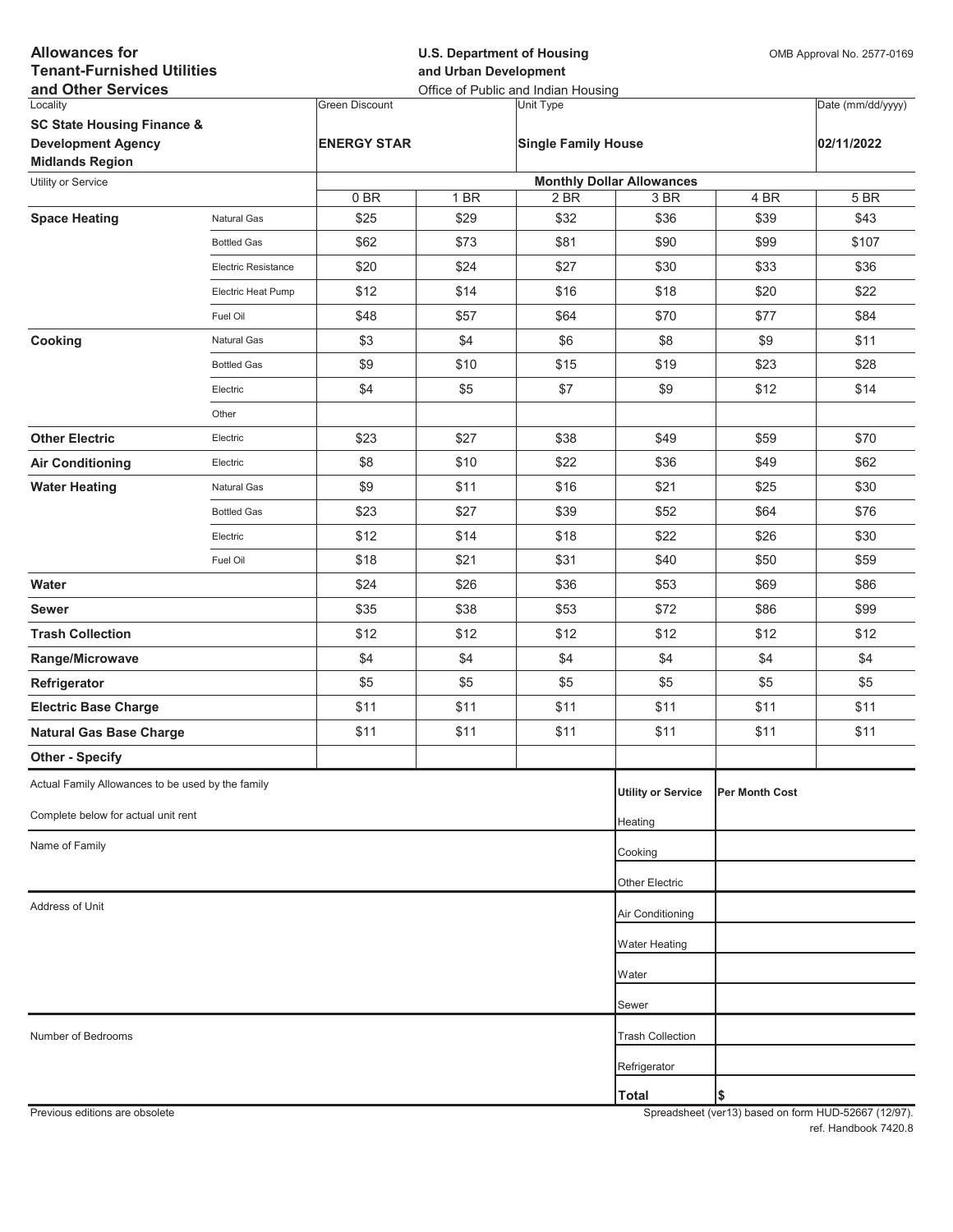| <b>Allowances for</b><br><b>Tenant-Furnished Utilities</b> |                     |                       | <b>U.S. Department of Housing</b><br>and Urban Development | OMB Approval No. 2577-0169                       |                                  |                       |                   |
|------------------------------------------------------------|---------------------|-----------------------|------------------------------------------------------------|--------------------------------------------------|----------------------------------|-----------------------|-------------------|
| and Other Services<br>Locality                             |                     | <b>Green Discount</b> |                                                            | Office of Public and Indian Housing<br>Unit Type |                                  |                       | Date (mm/dd/yyyy) |
| <b>SC State Housing Finance &amp;</b>                      |                     |                       |                                                            |                                                  |                                  |                       |                   |
| <b>Development Agency</b><br><b>Midlands Region</b>        |                     | No                    |                                                            | <b>Single Family Attached</b>                    |                                  |                       | 02/11/2022        |
| Utility or Service                                         |                     |                       |                                                            |                                                  | <b>Monthly Dollar Allowances</b> |                       |                   |
|                                                            |                     | 0BR                   | 1 BR                                                       | 2 BR                                             | 3 BR                             | 4 BR                  | 5 BR              |
| <b>Space Heating</b>                                       | <b>Natural Gas</b>  | \$28                  | \$33                                                       | \$37                                             | \$40                             | \$44                  | \$47              |
|                                                            | <b>Bottled Gas</b>  | \$71                  | \$84                                                       | \$93                                             | \$101                            | \$110                 | \$119             |
|                                                            | Electric Resistance | \$17                  | \$20                                                       | \$24                                             | \$28                             | \$32                  | \$37              |
|                                                            | Electric Heat Pump  | \$12                  | \$14                                                       | \$17                                             | \$19                             | \$21                  | \$23              |
|                                                            | Fuel Oil            | \$56                  | \$66                                                       | \$73                                             | \$79                             | \$86                  | \$93              |
| Cooking                                                    | Natural Gas         | \$4                   | \$5                                                        | \$7                                              | \$9                              | \$11                  | \$14              |
|                                                            | <b>Bottled Gas</b>  | \$10                  | \$12                                                       | \$18                                             | \$23                             | \$29                  | \$34              |
|                                                            | Electric            | \$5                   | \$6                                                        | \$9                                              | \$11                             | \$14                  | \$17              |
|                                                            | Other               |                       |                                                            |                                                  |                                  |                       |                   |
| <b>Other Electric</b>                                      | Electric            | \$24                  | \$29                                                       | \$40                                             | \$51                             | \$62                  | \$74              |
| <b>Air Conditioning</b>                                    | Electric            | \$13                  | \$15                                                       | \$27                                             | \$39                             | \$51                  | \$62              |
| <b>Water Heating</b>                                       | Natural Gas         | \$11                  | \$13                                                       | \$19                                             | \$25                             | \$31                  | \$37              |
|                                                            | <b>Bottled Gas</b>  | \$28                  | \$33                                                       | \$48                                             | \$63                             | \$78                  | \$93              |
|                                                            | Electric            | \$15                  | \$17                                                       | \$22                                             | \$27                             | \$32                  | \$37              |
|                                                            | Fuel Oil            | \$22                  | \$26                                                       | \$38                                             | \$49                             | \$61                  | \$72              |
| Water                                                      |                     | \$24                  | \$26                                                       | \$36                                             | \$53                             | \$69                  | \$86              |
| <b>Sewer</b>                                               |                     | \$35                  | \$38                                                       | \$53                                             | \$72                             | \$86                  | \$99              |
| <b>Trash Collection</b>                                    |                     | \$12                  | \$12                                                       | \$12                                             | \$12                             | \$12                  | \$12              |
| Range/Microwave                                            |                     | \$4                   | \$4                                                        | \$4                                              | \$4                              | \$4                   | \$4               |
| Refrigerator                                               |                     | \$5                   | \$5                                                        | \$5                                              | \$5                              | \$5                   | \$5               |
| <b>Electric Base Charge</b>                                |                     | \$11                  | \$11                                                       | \$11                                             | \$11                             | \$11                  | \$11              |
| <b>Natural Gas Base Charge</b>                             |                     | \$11                  | \$11                                                       | \$11                                             | \$11                             | \$11                  | \$11              |
| <b>Other - Specify</b>                                     |                     |                       |                                                            |                                                  |                                  |                       |                   |
| Actual Family Allowances to be used by the family          |                     |                       |                                                            |                                                  | <b>Utility or Service</b>        | <b>Per Month Cost</b> |                   |
| Complete below for actual unit rent                        |                     |                       |                                                            |                                                  | Heating                          |                       |                   |
| Name of Family                                             |                     |                       |                                                            |                                                  | Cooking                          |                       |                   |
|                                                            |                     |                       |                                                            |                                                  | Other Electric                   |                       |                   |
| Address of Unit                                            |                     |                       |                                                            |                                                  |                                  |                       |                   |
|                                                            |                     |                       |                                                            |                                                  | Air Conditioning                 |                       |                   |
|                                                            |                     |                       |                                                            |                                                  | <b>Water Heating</b>             |                       |                   |
|                                                            |                     |                       |                                                            |                                                  | Water                            |                       |                   |
|                                                            |                     |                       |                                                            |                                                  | Sewer                            |                       |                   |
| Number of Bedrooms                                         |                     |                       |                                                            |                                                  | <b>Trash Collection</b>          |                       |                   |
|                                                            |                     |                       |                                                            |                                                  | Refrigerator                     |                       |                   |
|                                                            |                     |                       |                                                            |                                                  | <b>Total</b>                     | Ι\$                   |                   |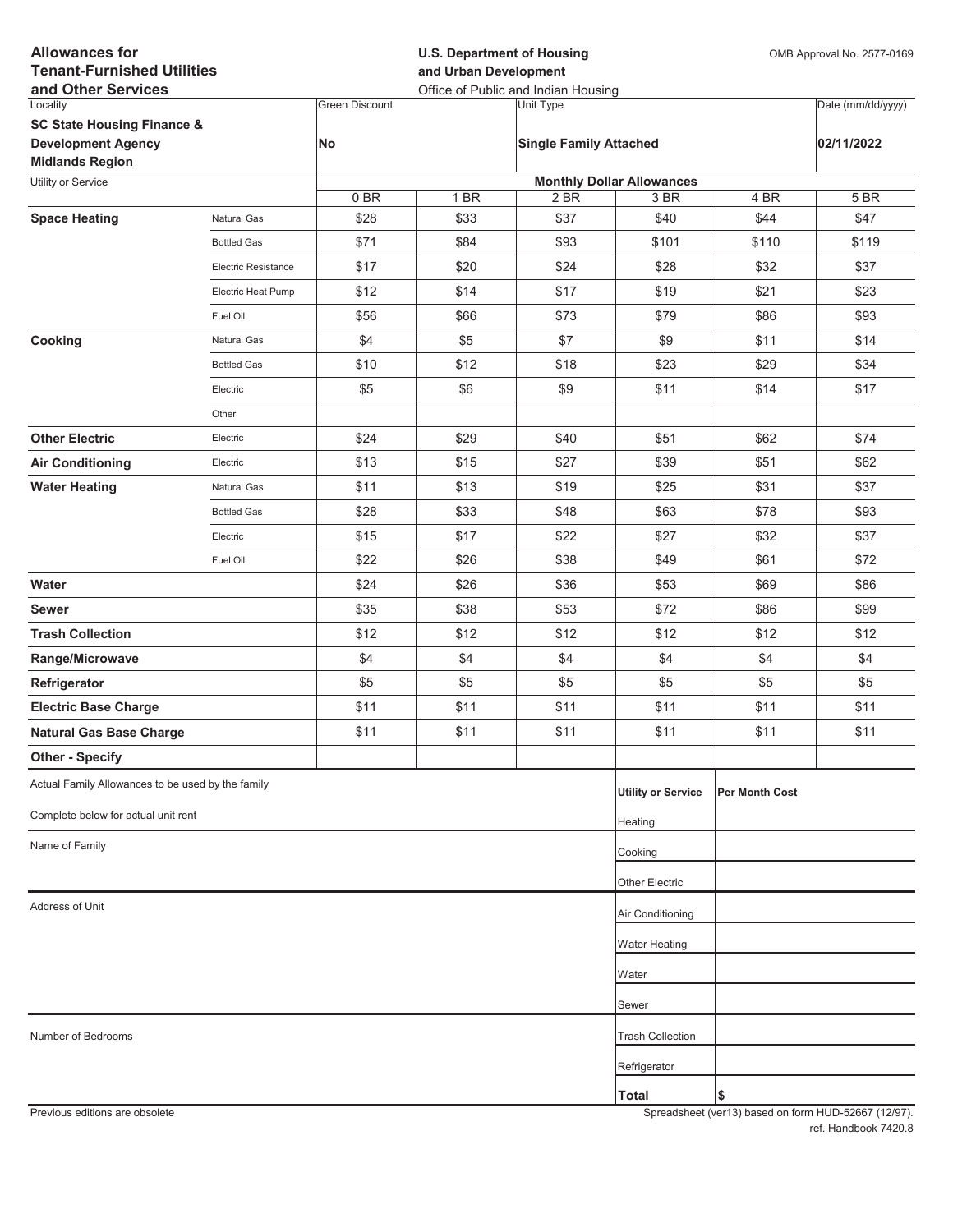| <b>Allowances for</b><br><b>Tenant-Furnished Utilities</b><br>and Other Services |                            |                       | <b>U.S. Department of Housing</b><br>and Urban Development<br>Office of Public and Indian Housing |                               |                                  |                       | OMB Approval No. 2577-0169 |  |
|----------------------------------------------------------------------------------|----------------------------|-----------------------|---------------------------------------------------------------------------------------------------|-------------------------------|----------------------------------|-----------------------|----------------------------|--|
| Locality                                                                         |                            | <b>Green Discount</b> |                                                                                                   | Unit Type                     |                                  |                       | Date (mm/dd/yyyy)          |  |
| <b>SC State Housing Finance &amp;</b>                                            |                            |                       |                                                                                                   |                               |                                  |                       |                            |  |
| <b>Development Agency</b>                                                        |                            | <b>ENERGY STAR</b>    |                                                                                                   | <b>Single Family Attached</b> |                                  |                       | 02/11/2022                 |  |
| <b>Midlands Region</b>                                                           |                            |                       |                                                                                                   |                               | <b>Monthly Dollar Allowances</b> |                       |                            |  |
| Utility or Service                                                               |                            | 0BR                   | 1 BR                                                                                              | 2 BR                          | 3 BR                             | 4 BR                  | 5 BR                       |  |
| <b>Space Heating</b>                                                             | <b>Natural Gas</b>         | \$23                  | \$27                                                                                              | \$30                          | \$33                             | \$36                  | \$39                       |  |
|                                                                                  | <b>Bottled Gas</b>         | \$59                  | \$69                                                                                              | \$76                          | \$83                             | \$90                  | \$97                       |  |
|                                                                                  | <b>Electric Resistance</b> | \$14                  | \$17                                                                                              | \$20                          | \$24                             | \$27                  | \$30                       |  |
|                                                                                  | Electric Heat Pump         | \$10                  | \$12                                                                                              | \$14                          | \$16                             | \$17                  | \$19                       |  |
|                                                                                  | Fuel Oil                   | \$46                  | \$54                                                                                              | \$59                          | \$65                             | \$71                  | \$76                       |  |
| Cooking                                                                          | <b>Natural Gas</b>         | \$3                   | \$4                                                                                               | \$6                           | \$8                              | \$9                   | \$11                       |  |
|                                                                                  | <b>Bottled Gas</b>         | \$9                   | \$10                                                                                              | \$15                          | \$19                             | \$23                  | \$28                       |  |
|                                                                                  | Electric                   | \$4                   | \$5                                                                                               | \$7                           | \$9                              | \$12                  | \$14                       |  |
|                                                                                  | Other                      |                       |                                                                                                   |                               |                                  |                       |                            |  |
| <b>Other Electric</b>                                                            | Electric                   | \$20                  | \$24                                                                                              | \$33                          | \$42                             | \$51                  | \$60                       |  |
| <b>Air Conditioning</b>                                                          | Electric                   | \$11                  | \$12                                                                                              | \$22                          | \$31                             | \$41                  | \$51                       |  |
| <b>Water Heating</b>                                                             | <b>Natural Gas</b>         | \$9                   | \$11                                                                                              | \$16                          | \$21                             | \$25                  | \$30                       |  |
|                                                                                  | <b>Bottled Gas</b>         | \$23                  | \$27                                                                                              | \$39                          | \$52                             | \$64                  | \$76                       |  |
|                                                                                  | Electric                   | \$12                  | \$14                                                                                              | \$18                          | \$22                             | \$26                  | \$30                       |  |
|                                                                                  | Fuel Oil                   | \$18                  | \$21                                                                                              | \$31                          | \$40                             | \$50                  | \$59                       |  |
| Water                                                                            |                            | \$24                  | \$26                                                                                              | \$36                          | \$53                             | \$69                  | \$86                       |  |
| <b>Sewer</b>                                                                     |                            | \$35                  | \$38                                                                                              | \$53                          | \$72                             | \$86                  | \$99                       |  |
| <b>Trash Collection</b>                                                          |                            | \$12                  | \$12                                                                                              | \$12                          | \$12                             | \$12                  | \$12                       |  |
| Range/Microwave                                                                  |                            | \$4                   | \$4                                                                                               | \$4                           | \$4                              | \$4                   | \$4                        |  |
| Refrigerator                                                                     |                            | \$5                   | \$5                                                                                               | \$5                           | \$5                              | \$5                   | \$5                        |  |
| <b>Electric Base Charge</b>                                                      |                            | \$11                  | \$11                                                                                              | \$11                          | \$11                             | \$11                  | \$11                       |  |
| <b>Natural Gas Base Charge</b>                                                   |                            | \$11                  | \$11                                                                                              | \$11                          | \$11                             | \$11                  | \$11                       |  |
| <b>Other - Specify</b>                                                           |                            |                       |                                                                                                   |                               |                                  |                       |                            |  |
| Actual Family Allowances to be used by the family                                |                            |                       |                                                                                                   |                               | <b>Utility or Service</b>        | <b>Per Month Cost</b> |                            |  |
| Complete below for actual unit rent                                              |                            |                       |                                                                                                   |                               | Heating                          |                       |                            |  |
| Name of Family                                                                   |                            |                       |                                                                                                   |                               | Cooking                          |                       |                            |  |
|                                                                                  |                            |                       |                                                                                                   |                               | Other Electric                   |                       |                            |  |
| Address of Unit                                                                  |                            |                       |                                                                                                   |                               | Air Conditioning                 |                       |                            |  |
|                                                                                  |                            |                       |                                                                                                   |                               | <b>Water Heating</b>             |                       |                            |  |
|                                                                                  |                            |                       |                                                                                                   |                               |                                  |                       |                            |  |
|                                                                                  |                            |                       |                                                                                                   |                               | Water                            |                       |                            |  |
|                                                                                  |                            |                       |                                                                                                   |                               | Sewer                            |                       |                            |  |
| Number of Bedrooms                                                               |                            |                       |                                                                                                   |                               | <b>Trash Collection</b>          |                       |                            |  |
|                                                                                  |                            |                       |                                                                                                   |                               | Refrigerator                     |                       |                            |  |
|                                                                                  |                            |                       |                                                                                                   |                               | <b>Total</b>                     | \$                    |                            |  |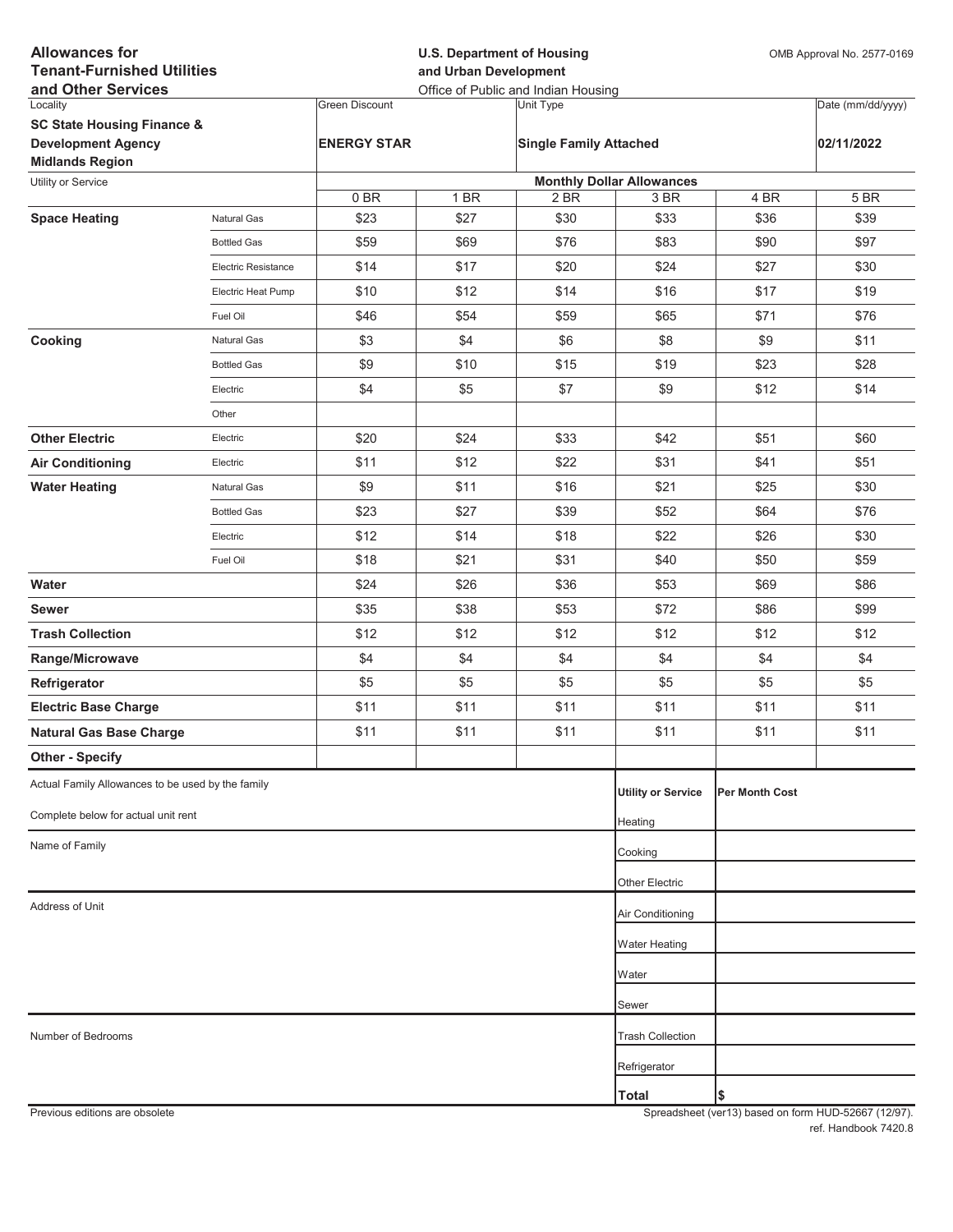| Locality<br><b>Green Discount</b><br>Unit Type<br>Date (mm/dd/yyyy)<br><b>SC State Housing Finance &amp;</b><br><b>Development Agency</b><br>No<br>Lowrise Apartment (2 - 4 units)<br>02/11/2022<br><b>Midlands Region</b><br><b>Monthly Dollar Allowances</b><br>Utility or Service<br>0BR<br>5 BR<br>1 BR<br>2 BR<br>3 BR<br>4 BR<br>\$36<br>\$39<br>\$41<br>\$43<br><b>Space Heating</b><br>Natural Gas<br>\$31<br>\$46<br>\$78<br>\$91<br>\$97<br>\$103<br>\$109<br>\$115<br><b>Bottled Gas</b><br>\$17<br>\$20<br>\$24<br>\$28<br>\$32<br>\$37<br>Electric Resistance<br>\$22<br>\$13<br>\$15<br>\$18<br>\$20<br>\$24<br>Electric Heat Pump<br>\$72<br>\$76<br>\$81<br>\$85<br>\$90<br>Fuel Oil<br>\$61<br>\$4<br>\$5<br>\$9<br>Cooking<br>\$7<br>\$11<br>\$14<br>Natural Gas<br>\$18<br>\$23<br>\$29<br>\$10<br>\$12<br>\$34<br><b>Bottled Gas</b><br>\$5<br>\$6<br>\$9<br>\$11<br>\$14<br>\$17<br>Electric<br>Other<br><b>Other Electric</b><br>\$24<br>\$28<br>\$39<br>\$49<br>\$60<br>\$71<br>Electric<br>\$14<br>\$17<br>\$24<br>\$32<br>\$40<br>\$47<br><b>Air Conditioning</b><br>Electric<br>\$11<br>\$13<br>\$19<br>\$25<br>\$31<br>\$37<br><b>Water Heating</b><br>Natural Gas<br>\$33<br>\$48<br>\$78<br>\$93<br><b>Bottled Gas</b><br>\$28<br>\$63<br>\$15<br>\$17<br>\$22<br>\$27<br>\$32<br>\$37<br>Electric<br>\$22<br>\$26<br>\$38<br>\$49<br>\$61<br>\$72<br>Fuel Oil<br>Water<br>\$24<br>\$26<br>\$36<br>\$53<br>\$69<br>\$86<br>\$35<br>\$38<br>\$53<br>\$72<br>\$86<br>\$99<br>Sewer<br>\$12<br><b>Trash Collection</b><br>\$12<br>\$12<br>\$12<br>\$12<br>\$12<br>\$4<br>\$4<br>\$4<br>\$4<br>\$4<br>\$4<br>Range/Microwave<br>Refrigerator<br>\$5<br>\$5<br>\$5<br>\$5<br>\$5<br>\$5<br>\$11<br>\$11<br>\$11<br><b>Electric Base Charge</b><br>\$11<br>\$11<br>\$11<br><b>Natural Gas Base Charge</b><br>\$11<br>\$11<br>\$11<br>\$11<br>\$11<br>\$11<br><b>Other - Specify</b><br>Actual Family Allowances to be used by the family<br><b>Utility or Service</b><br>Per Month Cost<br>Complete below for actual unit rent<br>Heating<br>Name of Family<br>Cooking<br>Other Electric<br>Address of Unit<br>Air Conditioning<br><b>Water Heating</b><br>Water<br>Sewer<br><b>Trash Collection</b><br>Number of Bedrooms<br>Refrigerator<br>Total<br>\$<br>Previous editions are obsolete<br>Spreadsheet (ver13) based on form HUD-52667 (12/97) | <b>Allowances for</b><br><b>Tenant-Furnished Utilities</b><br>and Other Services |  |  | <b>U.S. Department of Housing</b><br>OMB Approval No. 2577-0169<br>and Urban Development<br>Office of Public and Indian Housing |  |  |  |  |
|---------------------------------------------------------------------------------------------------------------------------------------------------------------------------------------------------------------------------------------------------------------------------------------------------------------------------------------------------------------------------------------------------------------------------------------------------------------------------------------------------------------------------------------------------------------------------------------------------------------------------------------------------------------------------------------------------------------------------------------------------------------------------------------------------------------------------------------------------------------------------------------------------------------------------------------------------------------------------------------------------------------------------------------------------------------------------------------------------------------------------------------------------------------------------------------------------------------------------------------------------------------------------------------------------------------------------------------------------------------------------------------------------------------------------------------------------------------------------------------------------------------------------------------------------------------------------------------------------------------------------------------------------------------------------------------------------------------------------------------------------------------------------------------------------------------------------------------------------------------------------------------------------------------------------------------------------------------------------------------------------------------------------------------------------------------------------------------------------------------------------------------------------------------------------------------------------------------------------------------------------------------------------------------------------------------------------------------------------------------------------|----------------------------------------------------------------------------------|--|--|---------------------------------------------------------------------------------------------------------------------------------|--|--|--|--|
|                                                                                                                                                                                                                                                                                                                                                                                                                                                                                                                                                                                                                                                                                                                                                                                                                                                                                                                                                                                                                                                                                                                                                                                                                                                                                                                                                                                                                                                                                                                                                                                                                                                                                                                                                                                                                                                                                                                                                                                                                                                                                                                                                                                                                                                                                                                                                                           |                                                                                  |  |  |                                                                                                                                 |  |  |  |  |
|                                                                                                                                                                                                                                                                                                                                                                                                                                                                                                                                                                                                                                                                                                                                                                                                                                                                                                                                                                                                                                                                                                                                                                                                                                                                                                                                                                                                                                                                                                                                                                                                                                                                                                                                                                                                                                                                                                                                                                                                                                                                                                                                                                                                                                                                                                                                                                           |                                                                                  |  |  |                                                                                                                                 |  |  |  |  |
|                                                                                                                                                                                                                                                                                                                                                                                                                                                                                                                                                                                                                                                                                                                                                                                                                                                                                                                                                                                                                                                                                                                                                                                                                                                                                                                                                                                                                                                                                                                                                                                                                                                                                                                                                                                                                                                                                                                                                                                                                                                                                                                                                                                                                                                                                                                                                                           |                                                                                  |  |  |                                                                                                                                 |  |  |  |  |
|                                                                                                                                                                                                                                                                                                                                                                                                                                                                                                                                                                                                                                                                                                                                                                                                                                                                                                                                                                                                                                                                                                                                                                                                                                                                                                                                                                                                                                                                                                                                                                                                                                                                                                                                                                                                                                                                                                                                                                                                                                                                                                                                                                                                                                                                                                                                                                           |                                                                                  |  |  |                                                                                                                                 |  |  |  |  |
|                                                                                                                                                                                                                                                                                                                                                                                                                                                                                                                                                                                                                                                                                                                                                                                                                                                                                                                                                                                                                                                                                                                                                                                                                                                                                                                                                                                                                                                                                                                                                                                                                                                                                                                                                                                                                                                                                                                                                                                                                                                                                                                                                                                                                                                                                                                                                                           |                                                                                  |  |  |                                                                                                                                 |  |  |  |  |
|                                                                                                                                                                                                                                                                                                                                                                                                                                                                                                                                                                                                                                                                                                                                                                                                                                                                                                                                                                                                                                                                                                                                                                                                                                                                                                                                                                                                                                                                                                                                                                                                                                                                                                                                                                                                                                                                                                                                                                                                                                                                                                                                                                                                                                                                                                                                                                           |                                                                                  |  |  |                                                                                                                                 |  |  |  |  |
|                                                                                                                                                                                                                                                                                                                                                                                                                                                                                                                                                                                                                                                                                                                                                                                                                                                                                                                                                                                                                                                                                                                                                                                                                                                                                                                                                                                                                                                                                                                                                                                                                                                                                                                                                                                                                                                                                                                                                                                                                                                                                                                                                                                                                                                                                                                                                                           |                                                                                  |  |  |                                                                                                                                 |  |  |  |  |
|                                                                                                                                                                                                                                                                                                                                                                                                                                                                                                                                                                                                                                                                                                                                                                                                                                                                                                                                                                                                                                                                                                                                                                                                                                                                                                                                                                                                                                                                                                                                                                                                                                                                                                                                                                                                                                                                                                                                                                                                                                                                                                                                                                                                                                                                                                                                                                           |                                                                                  |  |  |                                                                                                                                 |  |  |  |  |
|                                                                                                                                                                                                                                                                                                                                                                                                                                                                                                                                                                                                                                                                                                                                                                                                                                                                                                                                                                                                                                                                                                                                                                                                                                                                                                                                                                                                                                                                                                                                                                                                                                                                                                                                                                                                                                                                                                                                                                                                                                                                                                                                                                                                                                                                                                                                                                           |                                                                                  |  |  |                                                                                                                                 |  |  |  |  |
|                                                                                                                                                                                                                                                                                                                                                                                                                                                                                                                                                                                                                                                                                                                                                                                                                                                                                                                                                                                                                                                                                                                                                                                                                                                                                                                                                                                                                                                                                                                                                                                                                                                                                                                                                                                                                                                                                                                                                                                                                                                                                                                                                                                                                                                                                                                                                                           |                                                                                  |  |  |                                                                                                                                 |  |  |  |  |
|                                                                                                                                                                                                                                                                                                                                                                                                                                                                                                                                                                                                                                                                                                                                                                                                                                                                                                                                                                                                                                                                                                                                                                                                                                                                                                                                                                                                                                                                                                                                                                                                                                                                                                                                                                                                                                                                                                                                                                                                                                                                                                                                                                                                                                                                                                                                                                           |                                                                                  |  |  |                                                                                                                                 |  |  |  |  |
|                                                                                                                                                                                                                                                                                                                                                                                                                                                                                                                                                                                                                                                                                                                                                                                                                                                                                                                                                                                                                                                                                                                                                                                                                                                                                                                                                                                                                                                                                                                                                                                                                                                                                                                                                                                                                                                                                                                                                                                                                                                                                                                                                                                                                                                                                                                                                                           |                                                                                  |  |  |                                                                                                                                 |  |  |  |  |
|                                                                                                                                                                                                                                                                                                                                                                                                                                                                                                                                                                                                                                                                                                                                                                                                                                                                                                                                                                                                                                                                                                                                                                                                                                                                                                                                                                                                                                                                                                                                                                                                                                                                                                                                                                                                                                                                                                                                                                                                                                                                                                                                                                                                                                                                                                                                                                           |                                                                                  |  |  |                                                                                                                                 |  |  |  |  |
|                                                                                                                                                                                                                                                                                                                                                                                                                                                                                                                                                                                                                                                                                                                                                                                                                                                                                                                                                                                                                                                                                                                                                                                                                                                                                                                                                                                                                                                                                                                                                                                                                                                                                                                                                                                                                                                                                                                                                                                                                                                                                                                                                                                                                                                                                                                                                                           |                                                                                  |  |  |                                                                                                                                 |  |  |  |  |
|                                                                                                                                                                                                                                                                                                                                                                                                                                                                                                                                                                                                                                                                                                                                                                                                                                                                                                                                                                                                                                                                                                                                                                                                                                                                                                                                                                                                                                                                                                                                                                                                                                                                                                                                                                                                                                                                                                                                                                                                                                                                                                                                                                                                                                                                                                                                                                           |                                                                                  |  |  |                                                                                                                                 |  |  |  |  |
|                                                                                                                                                                                                                                                                                                                                                                                                                                                                                                                                                                                                                                                                                                                                                                                                                                                                                                                                                                                                                                                                                                                                                                                                                                                                                                                                                                                                                                                                                                                                                                                                                                                                                                                                                                                                                                                                                                                                                                                                                                                                                                                                                                                                                                                                                                                                                                           |                                                                                  |  |  |                                                                                                                                 |  |  |  |  |
|                                                                                                                                                                                                                                                                                                                                                                                                                                                                                                                                                                                                                                                                                                                                                                                                                                                                                                                                                                                                                                                                                                                                                                                                                                                                                                                                                                                                                                                                                                                                                                                                                                                                                                                                                                                                                                                                                                                                                                                                                                                                                                                                                                                                                                                                                                                                                                           |                                                                                  |  |  |                                                                                                                                 |  |  |  |  |
|                                                                                                                                                                                                                                                                                                                                                                                                                                                                                                                                                                                                                                                                                                                                                                                                                                                                                                                                                                                                                                                                                                                                                                                                                                                                                                                                                                                                                                                                                                                                                                                                                                                                                                                                                                                                                                                                                                                                                                                                                                                                                                                                                                                                                                                                                                                                                                           |                                                                                  |  |  |                                                                                                                                 |  |  |  |  |
|                                                                                                                                                                                                                                                                                                                                                                                                                                                                                                                                                                                                                                                                                                                                                                                                                                                                                                                                                                                                                                                                                                                                                                                                                                                                                                                                                                                                                                                                                                                                                                                                                                                                                                                                                                                                                                                                                                                                                                                                                                                                                                                                                                                                                                                                                                                                                                           |                                                                                  |  |  |                                                                                                                                 |  |  |  |  |
|                                                                                                                                                                                                                                                                                                                                                                                                                                                                                                                                                                                                                                                                                                                                                                                                                                                                                                                                                                                                                                                                                                                                                                                                                                                                                                                                                                                                                                                                                                                                                                                                                                                                                                                                                                                                                                                                                                                                                                                                                                                                                                                                                                                                                                                                                                                                                                           |                                                                                  |  |  |                                                                                                                                 |  |  |  |  |
|                                                                                                                                                                                                                                                                                                                                                                                                                                                                                                                                                                                                                                                                                                                                                                                                                                                                                                                                                                                                                                                                                                                                                                                                                                                                                                                                                                                                                                                                                                                                                                                                                                                                                                                                                                                                                                                                                                                                                                                                                                                                                                                                                                                                                                                                                                                                                                           |                                                                                  |  |  |                                                                                                                                 |  |  |  |  |
|                                                                                                                                                                                                                                                                                                                                                                                                                                                                                                                                                                                                                                                                                                                                                                                                                                                                                                                                                                                                                                                                                                                                                                                                                                                                                                                                                                                                                                                                                                                                                                                                                                                                                                                                                                                                                                                                                                                                                                                                                                                                                                                                                                                                                                                                                                                                                                           |                                                                                  |  |  |                                                                                                                                 |  |  |  |  |
|                                                                                                                                                                                                                                                                                                                                                                                                                                                                                                                                                                                                                                                                                                                                                                                                                                                                                                                                                                                                                                                                                                                                                                                                                                                                                                                                                                                                                                                                                                                                                                                                                                                                                                                                                                                                                                                                                                                                                                                                                                                                                                                                                                                                                                                                                                                                                                           |                                                                                  |  |  |                                                                                                                                 |  |  |  |  |
|                                                                                                                                                                                                                                                                                                                                                                                                                                                                                                                                                                                                                                                                                                                                                                                                                                                                                                                                                                                                                                                                                                                                                                                                                                                                                                                                                                                                                                                                                                                                                                                                                                                                                                                                                                                                                                                                                                                                                                                                                                                                                                                                                                                                                                                                                                                                                                           |                                                                                  |  |  |                                                                                                                                 |  |  |  |  |
|                                                                                                                                                                                                                                                                                                                                                                                                                                                                                                                                                                                                                                                                                                                                                                                                                                                                                                                                                                                                                                                                                                                                                                                                                                                                                                                                                                                                                                                                                                                                                                                                                                                                                                                                                                                                                                                                                                                                                                                                                                                                                                                                                                                                                                                                                                                                                                           |                                                                                  |  |  |                                                                                                                                 |  |  |  |  |
|                                                                                                                                                                                                                                                                                                                                                                                                                                                                                                                                                                                                                                                                                                                                                                                                                                                                                                                                                                                                                                                                                                                                                                                                                                                                                                                                                                                                                                                                                                                                                                                                                                                                                                                                                                                                                                                                                                                                                                                                                                                                                                                                                                                                                                                                                                                                                                           |                                                                                  |  |  |                                                                                                                                 |  |  |  |  |
|                                                                                                                                                                                                                                                                                                                                                                                                                                                                                                                                                                                                                                                                                                                                                                                                                                                                                                                                                                                                                                                                                                                                                                                                                                                                                                                                                                                                                                                                                                                                                                                                                                                                                                                                                                                                                                                                                                                                                                                                                                                                                                                                                                                                                                                                                                                                                                           |                                                                                  |  |  |                                                                                                                                 |  |  |  |  |
|                                                                                                                                                                                                                                                                                                                                                                                                                                                                                                                                                                                                                                                                                                                                                                                                                                                                                                                                                                                                                                                                                                                                                                                                                                                                                                                                                                                                                                                                                                                                                                                                                                                                                                                                                                                                                                                                                                                                                                                                                                                                                                                                                                                                                                                                                                                                                                           |                                                                                  |  |  |                                                                                                                                 |  |  |  |  |
|                                                                                                                                                                                                                                                                                                                                                                                                                                                                                                                                                                                                                                                                                                                                                                                                                                                                                                                                                                                                                                                                                                                                                                                                                                                                                                                                                                                                                                                                                                                                                                                                                                                                                                                                                                                                                                                                                                                                                                                                                                                                                                                                                                                                                                                                                                                                                                           |                                                                                  |  |  |                                                                                                                                 |  |  |  |  |
|                                                                                                                                                                                                                                                                                                                                                                                                                                                                                                                                                                                                                                                                                                                                                                                                                                                                                                                                                                                                                                                                                                                                                                                                                                                                                                                                                                                                                                                                                                                                                                                                                                                                                                                                                                                                                                                                                                                                                                                                                                                                                                                                                                                                                                                                                                                                                                           |                                                                                  |  |  |                                                                                                                                 |  |  |  |  |
|                                                                                                                                                                                                                                                                                                                                                                                                                                                                                                                                                                                                                                                                                                                                                                                                                                                                                                                                                                                                                                                                                                                                                                                                                                                                                                                                                                                                                                                                                                                                                                                                                                                                                                                                                                                                                                                                                                                                                                                                                                                                                                                                                                                                                                                                                                                                                                           |                                                                                  |  |  |                                                                                                                                 |  |  |  |  |
|                                                                                                                                                                                                                                                                                                                                                                                                                                                                                                                                                                                                                                                                                                                                                                                                                                                                                                                                                                                                                                                                                                                                                                                                                                                                                                                                                                                                                                                                                                                                                                                                                                                                                                                                                                                                                                                                                                                                                                                                                                                                                                                                                                                                                                                                                                                                                                           |                                                                                  |  |  |                                                                                                                                 |  |  |  |  |
|                                                                                                                                                                                                                                                                                                                                                                                                                                                                                                                                                                                                                                                                                                                                                                                                                                                                                                                                                                                                                                                                                                                                                                                                                                                                                                                                                                                                                                                                                                                                                                                                                                                                                                                                                                                                                                                                                                                                                                                                                                                                                                                                                                                                                                                                                                                                                                           |                                                                                  |  |  |                                                                                                                                 |  |  |  |  |
|                                                                                                                                                                                                                                                                                                                                                                                                                                                                                                                                                                                                                                                                                                                                                                                                                                                                                                                                                                                                                                                                                                                                                                                                                                                                                                                                                                                                                                                                                                                                                                                                                                                                                                                                                                                                                                                                                                                                                                                                                                                                                                                                                                                                                                                                                                                                                                           |                                                                                  |  |  |                                                                                                                                 |  |  |  |  |
|                                                                                                                                                                                                                                                                                                                                                                                                                                                                                                                                                                                                                                                                                                                                                                                                                                                                                                                                                                                                                                                                                                                                                                                                                                                                                                                                                                                                                                                                                                                                                                                                                                                                                                                                                                                                                                                                                                                                                                                                                                                                                                                                                                                                                                                                                                                                                                           |                                                                                  |  |  |                                                                                                                                 |  |  |  |  |
|                                                                                                                                                                                                                                                                                                                                                                                                                                                                                                                                                                                                                                                                                                                                                                                                                                                                                                                                                                                                                                                                                                                                                                                                                                                                                                                                                                                                                                                                                                                                                                                                                                                                                                                                                                                                                                                                                                                                                                                                                                                                                                                                                                                                                                                                                                                                                                           |                                                                                  |  |  |                                                                                                                                 |  |  |  |  |
|                                                                                                                                                                                                                                                                                                                                                                                                                                                                                                                                                                                                                                                                                                                                                                                                                                                                                                                                                                                                                                                                                                                                                                                                                                                                                                                                                                                                                                                                                                                                                                                                                                                                                                                                                                                                                                                                                                                                                                                                                                                                                                                                                                                                                                                                                                                                                                           |                                                                                  |  |  |                                                                                                                                 |  |  |  |  |
|                                                                                                                                                                                                                                                                                                                                                                                                                                                                                                                                                                                                                                                                                                                                                                                                                                                                                                                                                                                                                                                                                                                                                                                                                                                                                                                                                                                                                                                                                                                                                                                                                                                                                                                                                                                                                                                                                                                                                                                                                                                                                                                                                                                                                                                                                                                                                                           |                                                                                  |  |  |                                                                                                                                 |  |  |  |  |
|                                                                                                                                                                                                                                                                                                                                                                                                                                                                                                                                                                                                                                                                                                                                                                                                                                                                                                                                                                                                                                                                                                                                                                                                                                                                                                                                                                                                                                                                                                                                                                                                                                                                                                                                                                                                                                                                                                                                                                                                                                                                                                                                                                                                                                                                                                                                                                           |                                                                                  |  |  |                                                                                                                                 |  |  |  |  |
|                                                                                                                                                                                                                                                                                                                                                                                                                                                                                                                                                                                                                                                                                                                                                                                                                                                                                                                                                                                                                                                                                                                                                                                                                                                                                                                                                                                                                                                                                                                                                                                                                                                                                                                                                                                                                                                                                                                                                                                                                                                                                                                                                                                                                                                                                                                                                                           |                                                                                  |  |  |                                                                                                                                 |  |  |  |  |
|                                                                                                                                                                                                                                                                                                                                                                                                                                                                                                                                                                                                                                                                                                                                                                                                                                                                                                                                                                                                                                                                                                                                                                                                                                                                                                                                                                                                                                                                                                                                                                                                                                                                                                                                                                                                                                                                                                                                                                                                                                                                                                                                                                                                                                                                                                                                                                           |                                                                                  |  |  |                                                                                                                                 |  |  |  |  |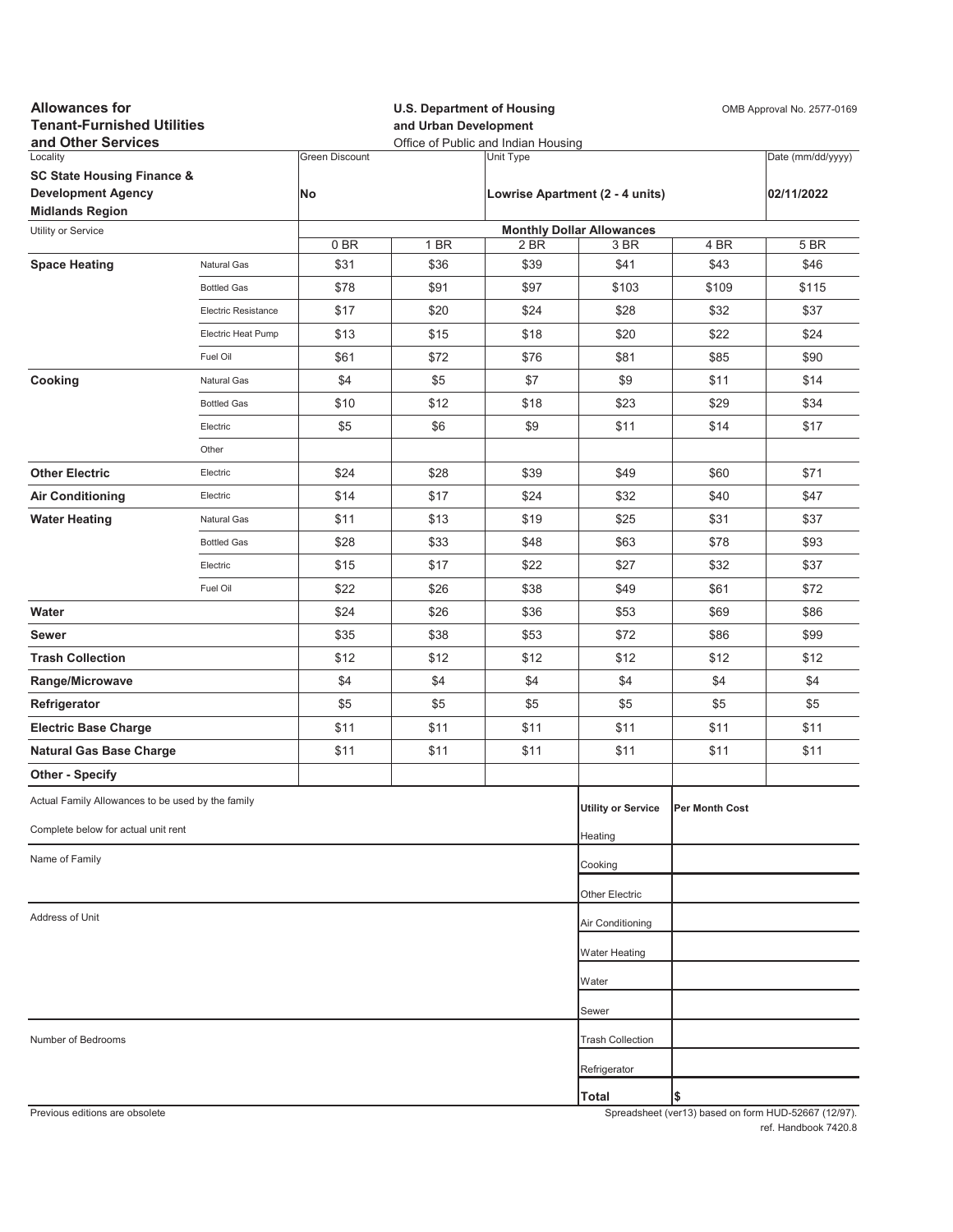| <b>Allowances for</b><br><b>Tenant-Furnished Utilities</b><br>and Other Services |                     |                       | <b>U.S. Department of Housing</b><br>and Urban Development<br>Office of Public and Indian Housing |                  |                                  |                | OMB Approval No. 2577-0169 |  |
|----------------------------------------------------------------------------------|---------------------|-----------------------|---------------------------------------------------------------------------------------------------|------------------|----------------------------------|----------------|----------------------------|--|
| Locality                                                                         |                     | <b>Green Discount</b> |                                                                                                   | <b>Unit Type</b> |                                  |                | Date (mm/dd/yyyy)          |  |
| <b>SC State Housing Finance &amp;</b>                                            |                     |                       |                                                                                                   |                  |                                  |                |                            |  |
| <b>Development Agency</b>                                                        |                     | <b>ENERGY STAR</b>    |                                                                                                   |                  | Lowrise Apartment (2 - 4 units)  |                | 02/11/2022                 |  |
| <b>Midlands Region</b><br>Utility or Service                                     |                     |                       |                                                                                                   |                  | <b>Monthly Dollar Allowances</b> |                |                            |  |
|                                                                                  |                     | 0BR                   | 1 BR                                                                                              | 2 BR             | 3 BR                             | 4 BR           | 5 BR                       |  |
| <b>Space Heating</b>                                                             | Natural Gas         | \$25                  | \$30                                                                                              | \$32             | \$34                             | \$36           | \$37                       |  |
|                                                                                  | <b>Bottled Gas</b>  | \$64                  | \$75                                                                                              | \$80             | \$85                             | \$89           | \$94                       |  |
|                                                                                  | Electric Resistance | \$14                  | \$17                                                                                              | \$20             | \$24                             | \$27           | \$30                       |  |
|                                                                                  | Electric Heat Pump  | \$11                  | \$13                                                                                              | \$15             | \$17                             | \$18           | \$20                       |  |
|                                                                                  | Fuel Oil            | \$50                  | \$59                                                                                              | \$62             | \$66                             | \$70           | \$74                       |  |
| Cooking                                                                          | Natural Gas         | \$3                   | \$4                                                                                               | \$6              | \$8                              | \$9            | \$11                       |  |
|                                                                                  | <b>Bottled Gas</b>  | \$9                   | \$10                                                                                              | \$15             | \$19                             | \$23           | \$28                       |  |
|                                                                                  | Electric            | \$4                   | \$5                                                                                               | \$7              | \$9                              | \$12           | \$14                       |  |
|                                                                                  | Other               |                       |                                                                                                   |                  |                                  |                |                            |  |
| <b>Other Electric</b>                                                            | Electric            | \$19                  | \$23                                                                                              | \$32             | \$40                             | \$49           | \$58                       |  |
| <b>Air Conditioning</b>                                                          | Electric            | \$12                  | \$14                                                                                              | \$20             | \$26                             | \$32           | \$39                       |  |
| <b>Water Heating</b>                                                             | Natural Gas         | \$9                   | \$11                                                                                              | \$16             | \$21                             | \$25           | \$30                       |  |
|                                                                                  | <b>Bottled Gas</b>  | \$23                  | \$27                                                                                              | \$39             | \$52                             | \$64           | \$76                       |  |
|                                                                                  | Electric            | \$12                  | \$14                                                                                              | \$18             | \$22                             | \$26           | \$30                       |  |
|                                                                                  | Fuel Oil            | \$18                  | \$21                                                                                              | \$31             | \$40                             | \$50           | \$59                       |  |
| Water                                                                            |                     | \$24                  | \$26                                                                                              | \$36             | \$53                             | \$69           | \$86                       |  |
| <b>Sewer</b>                                                                     |                     | \$35                  | \$38                                                                                              | \$53             | \$72                             | \$86           | \$99                       |  |
| <b>Trash Collection</b>                                                          |                     | \$12                  | \$12                                                                                              | \$12             | \$12                             | \$12           | \$12                       |  |
| Range/Microwave                                                                  |                     | \$4                   | \$4                                                                                               | \$4              | \$4                              | \$4            | \$4                        |  |
| Refrigerator                                                                     |                     | \$5                   | \$5                                                                                               | \$5              | \$5                              | \$5            | \$5                        |  |
| <b>Electric Base Charge</b>                                                      |                     | \$11                  | \$11                                                                                              | \$11             | \$11                             | \$11           | \$11                       |  |
| <b>Natural Gas Base Charge</b>                                                   |                     | \$11                  | \$11                                                                                              | \$11             | \$11                             | \$11           | \$11                       |  |
| <b>Other - Specify</b>                                                           |                     |                       |                                                                                                   |                  |                                  |                |                            |  |
| Actual Family Allowances to be used by the family                                |                     |                       |                                                                                                   |                  | <b>Utility or Service</b>        | Per Month Cost |                            |  |
| Complete below for actual unit rent                                              |                     |                       |                                                                                                   |                  | Heating                          |                |                            |  |
| Name of Family                                                                   |                     |                       |                                                                                                   |                  | Cooking                          |                |                            |  |
|                                                                                  |                     |                       |                                                                                                   |                  |                                  |                |                            |  |
|                                                                                  |                     |                       |                                                                                                   |                  | Other Electric                   |                |                            |  |
| Address of Unit                                                                  |                     |                       |                                                                                                   |                  | Air Conditioning                 |                |                            |  |
|                                                                                  |                     |                       |                                                                                                   |                  | Water Heating                    |                |                            |  |
|                                                                                  |                     |                       |                                                                                                   |                  | Water                            |                |                            |  |
|                                                                                  |                     |                       |                                                                                                   |                  | Sewer                            |                |                            |  |
| Number of Bedrooms                                                               |                     |                       |                                                                                                   |                  | <b>Trash Collection</b>          |                |                            |  |
|                                                                                  |                     |                       |                                                                                                   |                  | Refrigerator                     |                |                            |  |
|                                                                                  |                     |                       |                                                                                                   |                  | <b>Total</b>                     | \$             |                            |  |
|                                                                                  |                     |                       |                                                                                                   |                  |                                  |                |                            |  |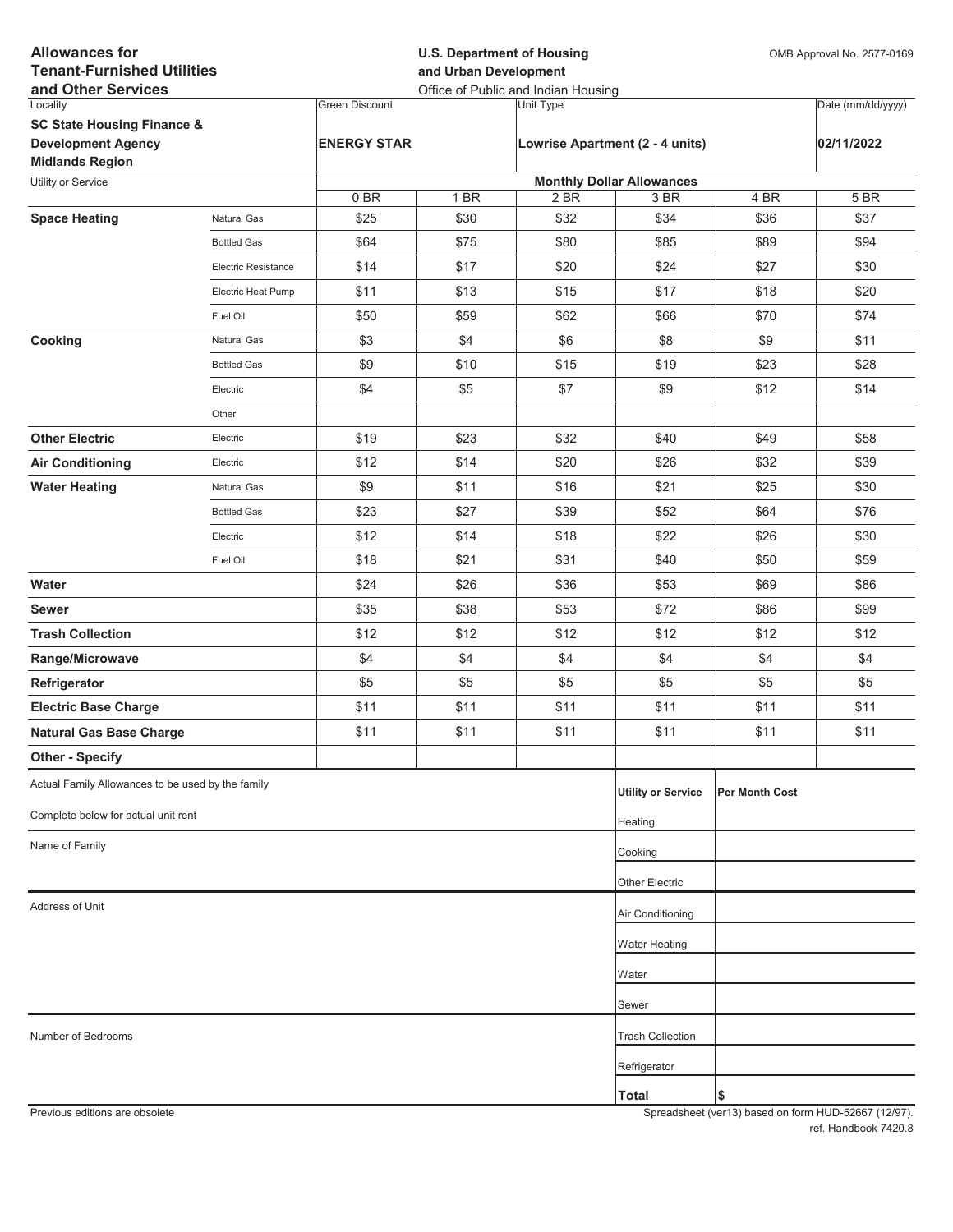| <b>Allowances for</b><br><b>Tenant-Furnished Utilities</b><br>and Other Services             |                     |                       | <b>U.S. Department of Housing</b><br>and Urban Development<br>Office of Public and Indian Housing |           |                                    |                | OMB Approval No. 2577-0169 |  |
|----------------------------------------------------------------------------------------------|---------------------|-----------------------|---------------------------------------------------------------------------------------------------|-----------|------------------------------------|----------------|----------------------------|--|
| Locality                                                                                     |                     | <b>Green Discount</b> |                                                                                                   | Unit Type |                                    |                | Date (mm/dd/yyyy)          |  |
| <b>SC State Housing Finance &amp;</b><br><b>Development Agency</b><br><b>Midlands Region</b> |                     | No                    |                                                                                                   |           | Larger Apartment Bldgs. (5+ units) |                | 02/11/2022                 |  |
| Utility or Service                                                                           |                     |                       |                                                                                                   |           | <b>Monthly Dollar Allowances</b>   |                |                            |  |
|                                                                                              |                     | 0BR                   | 1 BR                                                                                              | 2 BR      | 3 BR                               | 4 BR           | 5 BR                       |  |
| <b>Space Heating</b>                                                                         | <b>Natural Gas</b>  | \$21                  | \$25                                                                                              | \$28      | \$31                               | \$33           | \$36                       |  |
|                                                                                              | <b>Bottled Gas</b>  | \$53                  | \$62                                                                                              | \$69      | \$77                               | \$84           | \$91                       |  |
|                                                                                              | Electric Resistance | \$12                  | \$14                                                                                              | \$17      | \$21                               | \$24           | \$27                       |  |
|                                                                                              | Electric Heat Pump  | \$10                  | \$12                                                                                              | \$14      | \$16                               | \$17           | \$19                       |  |
|                                                                                              | Fuel Oil            | \$41                  | \$49                                                                                              | \$54      | \$60                               | \$66           | \$72                       |  |
| Cooking                                                                                      | Natural Gas         | \$4                   | \$5                                                                                               | \$7       | \$9                                | \$11           | \$14                       |  |
|                                                                                              | <b>Bottled Gas</b>  | \$10                  | \$12                                                                                              | \$18      | \$23                               | \$29           | \$34                       |  |
|                                                                                              | Electric            | \$5                   | \$6                                                                                               | \$9       | \$11                               | \$14           | \$17                       |  |
|                                                                                              | Other               |                       |                                                                                                   |           |                                    |                |                            |  |
| <b>Other Electric</b>                                                                        | Electric            | \$19                  | \$23                                                                                              | \$32      | \$40                               | \$49           | \$58                       |  |
| <b>Air Conditioning</b>                                                                      | Electric            | \$13                  | \$15                                                                                              | \$22      | \$28                               | \$35           | \$42                       |  |
| <b>Water Heating</b>                                                                         | Natural Gas         | \$9                   | \$11                                                                                              | \$15      | \$20                               | \$25           | \$29                       |  |
|                                                                                              | <b>Bottled Gas</b>  | \$23                  | \$27                                                                                              | \$38      | \$50                               | \$62           | \$74                       |  |
|                                                                                              | Electric            | \$12                  | \$14                                                                                              | \$18      | \$22                               | \$26           | \$29                       |  |
|                                                                                              | Fuel Oil            | \$18                  | \$21                                                                                              | \$30      | \$39                               | \$49           | \$58                       |  |
| Water                                                                                        |                     | \$24                  | \$26                                                                                              | \$36      | \$53                               | \$69           | \$86                       |  |
| <b>Sewer</b>                                                                                 |                     | \$35                  | \$38                                                                                              | \$53      | \$72                               | \$86           | \$99                       |  |
| <b>Trash Collection</b>                                                                      |                     | \$12                  | \$12                                                                                              | \$12      | \$12                               | \$12           | \$12                       |  |
| Range/Microwave                                                                              |                     | \$4                   | \$4                                                                                               | \$4       | \$4                                | \$4            | \$4                        |  |
| Refrigerator                                                                                 |                     | \$5                   | \$5                                                                                               | \$5       | \$5                                | \$5            | \$5                        |  |
| <b>Electric Base Charge</b>                                                                  |                     | \$11                  | \$11                                                                                              | \$11      | \$11                               | \$11           | \$11                       |  |
| <b>Natural Gas Base Charge</b>                                                               |                     | \$11                  | \$11                                                                                              | \$11      | \$11                               | \$11           | \$11                       |  |
| <b>Other - Specify</b>                                                                       |                     |                       |                                                                                                   |           |                                    |                |                            |  |
| Actual Family Allowances to be used by the family                                            |                     |                       |                                                                                                   |           | <b>Utility or Service</b>          | Per Month Cost |                            |  |
| Complete below for actual unit rent                                                          |                     |                       |                                                                                                   |           | Heating                            |                |                            |  |
| Name of Family                                                                               |                     |                       |                                                                                                   |           | Cooking                            |                |                            |  |
|                                                                                              |                     |                       |                                                                                                   |           |                                    |                |                            |  |
| Address of Unit                                                                              |                     |                       |                                                                                                   |           | Other Electric                     |                |                            |  |
|                                                                                              |                     |                       |                                                                                                   |           | Air Conditioning                   |                |                            |  |
|                                                                                              |                     |                       |                                                                                                   |           | <b>Water Heating</b>               |                |                            |  |
|                                                                                              |                     |                       |                                                                                                   |           | Water                              |                |                            |  |
|                                                                                              |                     |                       |                                                                                                   |           | Sewer                              |                |                            |  |
| Number of Bedrooms                                                                           |                     |                       |                                                                                                   |           | <b>Trash Collection</b>            |                |                            |  |
|                                                                                              |                     |                       |                                                                                                   |           | Refrigerator                       |                |                            |  |
|                                                                                              |                     |                       |                                                                                                   |           | <b>Total</b>                       | Ι\$            |                            |  |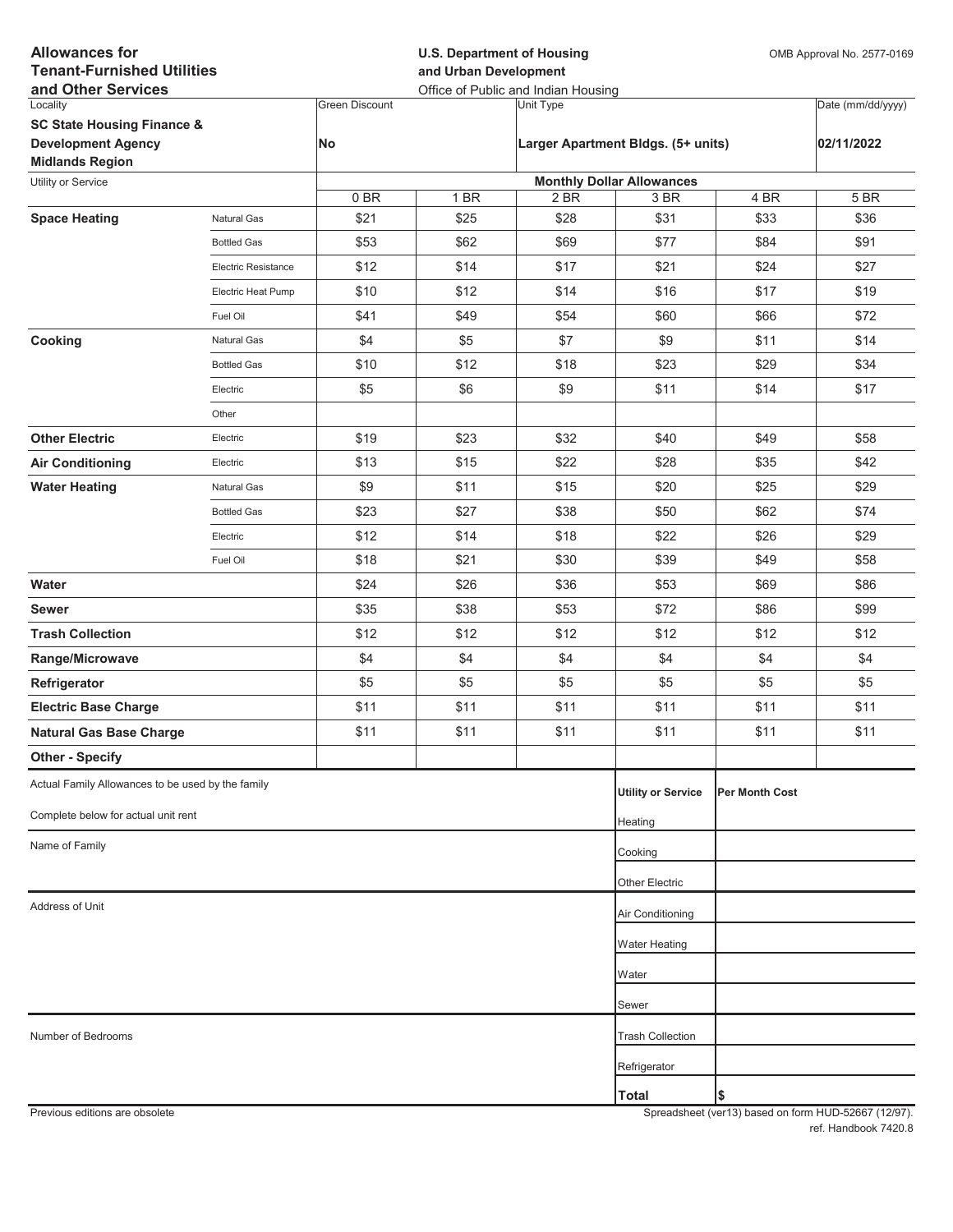| <b>Allowances for</b><br><b>Tenant-Furnished Utilities</b><br>and Other Services |                            |                       | <b>U.S. Department of Housing</b><br>and Urban Development<br>Office of Public and Indian Housing |                  |                                    |                | OMB Approval No. 2577-0169 |  |
|----------------------------------------------------------------------------------|----------------------------|-----------------------|---------------------------------------------------------------------------------------------------|------------------|------------------------------------|----------------|----------------------------|--|
| Locality                                                                         |                            | <b>Green Discount</b> |                                                                                                   | <b>Unit Type</b> |                                    |                | Date (mm/dd/yyyy)          |  |
| <b>SC State Housing Finance &amp;</b>                                            |                            |                       |                                                                                                   |                  |                                    |                |                            |  |
| <b>Development Agency</b>                                                        |                            | <b>ENERGY STAR</b>    |                                                                                                   |                  | Larger Apartment Bldgs. (5+ units) |                | 02/11/2022                 |  |
| <b>Midlands Region</b><br>Utility or Service                                     |                            |                       |                                                                                                   |                  | <b>Monthly Dollar Allowances</b>   |                |                            |  |
|                                                                                  |                            | 0BR                   | 1 BR                                                                                              | 2 BR             | 3 BR                               | 4 BR           | 5 BR                       |  |
| <b>Space Heating</b>                                                             | Natural Gas                | \$17                  | \$20                                                                                              | \$23             | \$25                               | \$27           | \$30                       |  |
|                                                                                  | <b>Bottled Gas</b>         | \$43                  | \$51                                                                                              | \$57             | \$63                               | \$69           | \$75                       |  |
|                                                                                  | <b>Electric Resistance</b> | \$10                  | \$11                                                                                              | \$14             | \$17                               | \$20           | \$23                       |  |
|                                                                                  | Electric Heat Pump         | \$8                   | \$10                                                                                              | \$12             | \$13                               | \$14           | \$16                       |  |
|                                                                                  | Fuel Oil                   | \$34                  | \$40                                                                                              | \$45             | \$49                               | \$54           | \$59                       |  |
| Cooking                                                                          | Natural Gas                | \$3                   | \$4                                                                                               | \$6              | \$8                                | \$9            | \$11                       |  |
|                                                                                  | <b>Bottled Gas</b>         | \$9                   | \$10                                                                                              | \$15             | \$19                               | \$23           | \$28                       |  |
|                                                                                  | Electric                   | \$4                   | \$5                                                                                               | \$7              | \$9                                | \$12           | \$14                       |  |
|                                                                                  | Other                      |                       |                                                                                                   |                  |                                    |                |                            |  |
| <b>Other Electric</b>                                                            | Electric                   | \$16                  | \$19                                                                                              | \$26             | \$33                               | \$40           | \$48                       |  |
| <b>Air Conditioning</b>                                                          | Electric                   | \$11                  | \$13                                                                                              | \$17             | \$23                               | \$28           | \$34                       |  |
| <b>Water Heating</b>                                                             | Natural Gas                | \$7                   | \$9                                                                                               | \$13             | \$16                               | \$20           | \$24                       |  |
|                                                                                  | <b>Bottled Gas</b>         | \$19                  | \$22                                                                                              | \$32             | \$41                               | \$51           | \$61                       |  |
|                                                                                  | Electric                   | \$10                  | \$11                                                                                              | \$15             | \$18                               | \$21           | \$24                       |  |
|                                                                                  | Fuel Oil                   | \$15                  | \$17                                                                                              | \$25             | \$32                               | \$40           | \$48                       |  |
| Water                                                                            |                            | \$24                  | \$26                                                                                              | \$36             | \$53                               | \$69           | \$86                       |  |
| <b>Sewer</b>                                                                     |                            | \$35                  | \$38                                                                                              | \$53             | \$72                               | \$86           | \$99                       |  |
| <b>Trash Collection</b>                                                          |                            | \$12                  | \$12                                                                                              | \$12             | \$12                               | \$12           | \$12                       |  |
| Range/Microwave                                                                  |                            | \$4                   | \$4                                                                                               | \$4              | \$4                                | \$4            | \$4                        |  |
| Refrigerator                                                                     |                            | \$5                   | \$5                                                                                               | \$5              | \$5                                | \$5            | \$5                        |  |
| <b>Electric Base Charge</b>                                                      |                            | \$11                  | \$11                                                                                              | \$11             | \$11                               | \$11           | \$11                       |  |
| <b>Natural Gas Base Charge</b>                                                   |                            | \$11                  | \$11                                                                                              | \$11             | \$11                               | \$11           | \$11                       |  |
| <b>Other - Specify</b>                                                           |                            |                       |                                                                                                   |                  |                                    |                |                            |  |
| Actual Family Allowances to be used by the family                                |                            |                       |                                                                                                   |                  | <b>Utility or Service</b>          | Per Month Cost |                            |  |
| Complete below for actual unit rent                                              |                            |                       |                                                                                                   |                  | Heating                            |                |                            |  |
| Name of Family                                                                   |                            |                       |                                                                                                   |                  | Cooking                            |                |                            |  |
|                                                                                  |                            |                       |                                                                                                   |                  | Other Electric                     |                |                            |  |
| Address of Unit                                                                  |                            |                       |                                                                                                   |                  | Air Conditioning                   |                |                            |  |
|                                                                                  |                            |                       |                                                                                                   |                  |                                    |                |                            |  |
|                                                                                  |                            |                       |                                                                                                   |                  | Water Heating                      |                |                            |  |
|                                                                                  |                            |                       |                                                                                                   |                  | Water                              |                |                            |  |
|                                                                                  |                            |                       |                                                                                                   |                  | Sewer                              |                |                            |  |
| Number of Bedrooms                                                               |                            |                       |                                                                                                   |                  | <b>Trash Collection</b>            |                |                            |  |
|                                                                                  |                            |                       |                                                                                                   |                  | Refrigerator                       |                |                            |  |
|                                                                                  |                            |                       |                                                                                                   |                  | <b>Total</b>                       | \$             |                            |  |